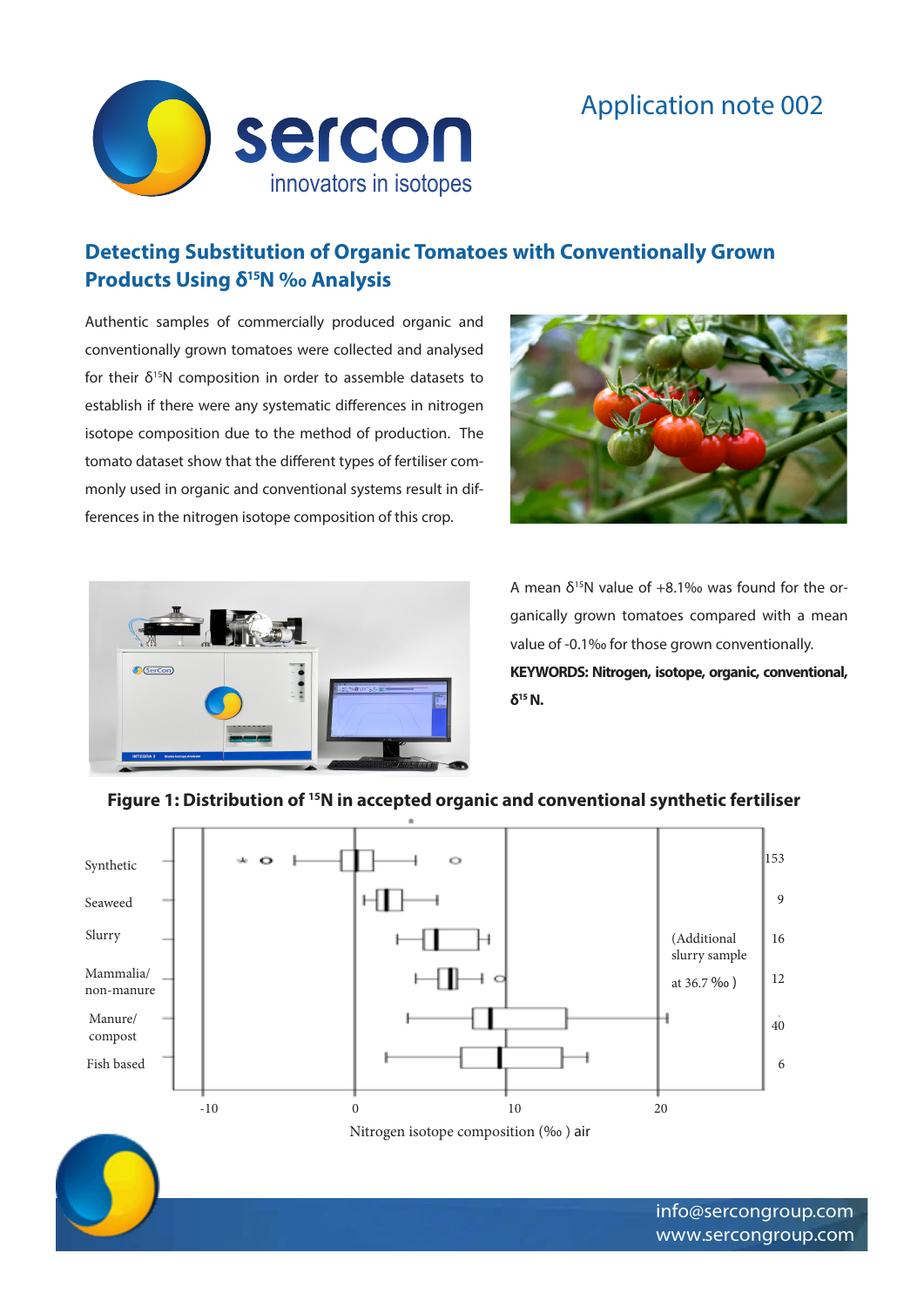# **Nitrogen-15 distribution in fertiliser (Figure 1).**

There has been considerable recent interest in the potential application of nitrogen isotope analysis in discriminating between organically and conventionally grown crops. A prerequisite of this approach is that there is a difference in the nitrogen isotope compositions of the fertilizers used in organic and conventional agriculture.

The  $\delta^{15}$ N values of the synthetic fertilizers in the compiled dataset fall within a narrow range close to 0‰ with 80% of samples lying between -2 and 2‰ and 98.5% of the data having  $δ<sup>15</sup>N$  values of less than  $4\%$  (mean = 0.2% n = 153).

The fertilizers that may be permitted in organic systems have a higher mean  $\delta^{15}N$  value of 8.5‰ and exhibit a broad er range in  $\delta^{15}$ N values from 0.6 to  $36.7\%$  (n = 83).



### **Bulk nitrogen isotope analysis of freeze dried tomato**

Samples for nitrogen isotope analysis were freezedried, homogenised and ground to fine powder using a ball mill. Dried samples were weighed into tin capsules, and standards and samples matched to give 0.1 mg (+/-20%) N per analysis. The total-N content of standards and samples were closely matched in order to minimise errors associated with source-linearity effects. Nitrogen isotope compositions were determined using a PDZ Europa AN-CA-GSL elemental analyser connected to a 20:20 continuous flow isotope ratio mass spectrometer.

Samples were analysed in triplicate and values accepted when precision (sn-1, n=3) was <0.3‰. Long-term performance of the mass spectrometer was monitored by analysis of a secondary reference material, L-alanine with an accepted  $\delta^{15}N$  value of +8.7‰, in every batch.

The long-term standard deviation of the values obtained from measurements of the secondary laboratory standard was 0.16‰.